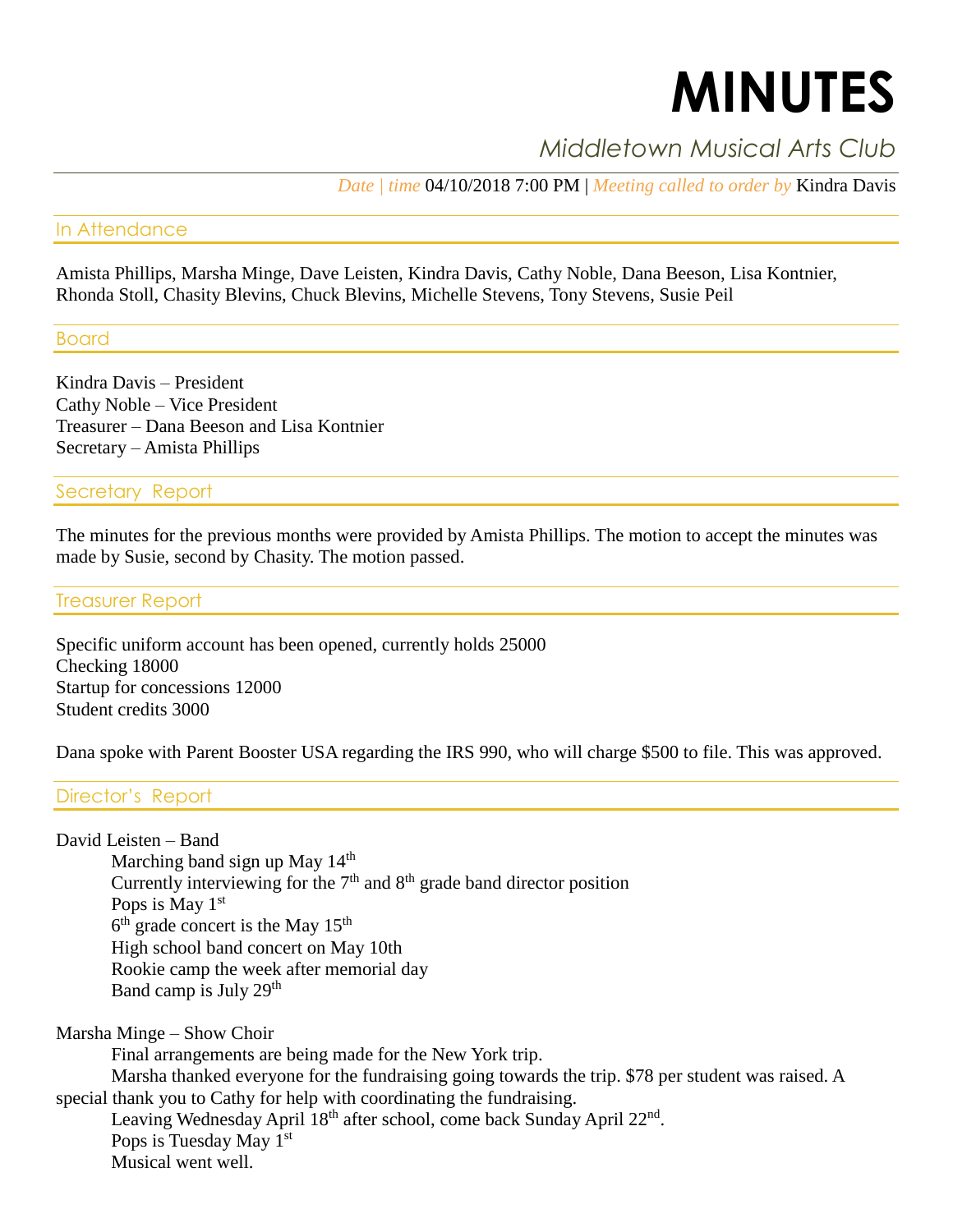May 14<sup>th</sup> is a meeting for next year's show choir parents.

Corey Hall – Orchestra No report

Stephanie Miller – Guard No report

#### Committee Reports

#### Committee reports

Maintenance & Transportation – Chuck Blevins & Gary Berkhouse No update

Uniforms & Costumes – Tammy Berkhouse All uniforms were moved from the Manchester building and are now in the uniform trailer. Susie advised the uniform trailer be moved to Barnitz and put in a garage. Dave stated the community room may be an option for storing the uniforms, Kindra suggested renting a storage unit. No decision was made.

Hospitality & Celebrations – Tammy Berkhouse No update

Concessions – Chasity Blevins & Cathy Noble No update

Website & Publicity – Kindra Davis No update

Ways & Means – Cathy Noble No update

Policy & Regulations – No update

#### Old Business

Susie reached out to 3 uniform companies and received basic information back. Estimates came in between \$375-\$475, with the Miller company coming in with the lowest cost.

Dave would like to approach the school district to ask for a donation towards the purchase of the uniforms.

The goal is to have the uniforms purchased by 2019, or to place an order by the end of this marching band season.

Board elections are coming up. Should be happening in May, but the suggestion has been made to push this back to June to allow for new membership.

Rhonda will look for the template of the booster pamphlet for printing and distribution.